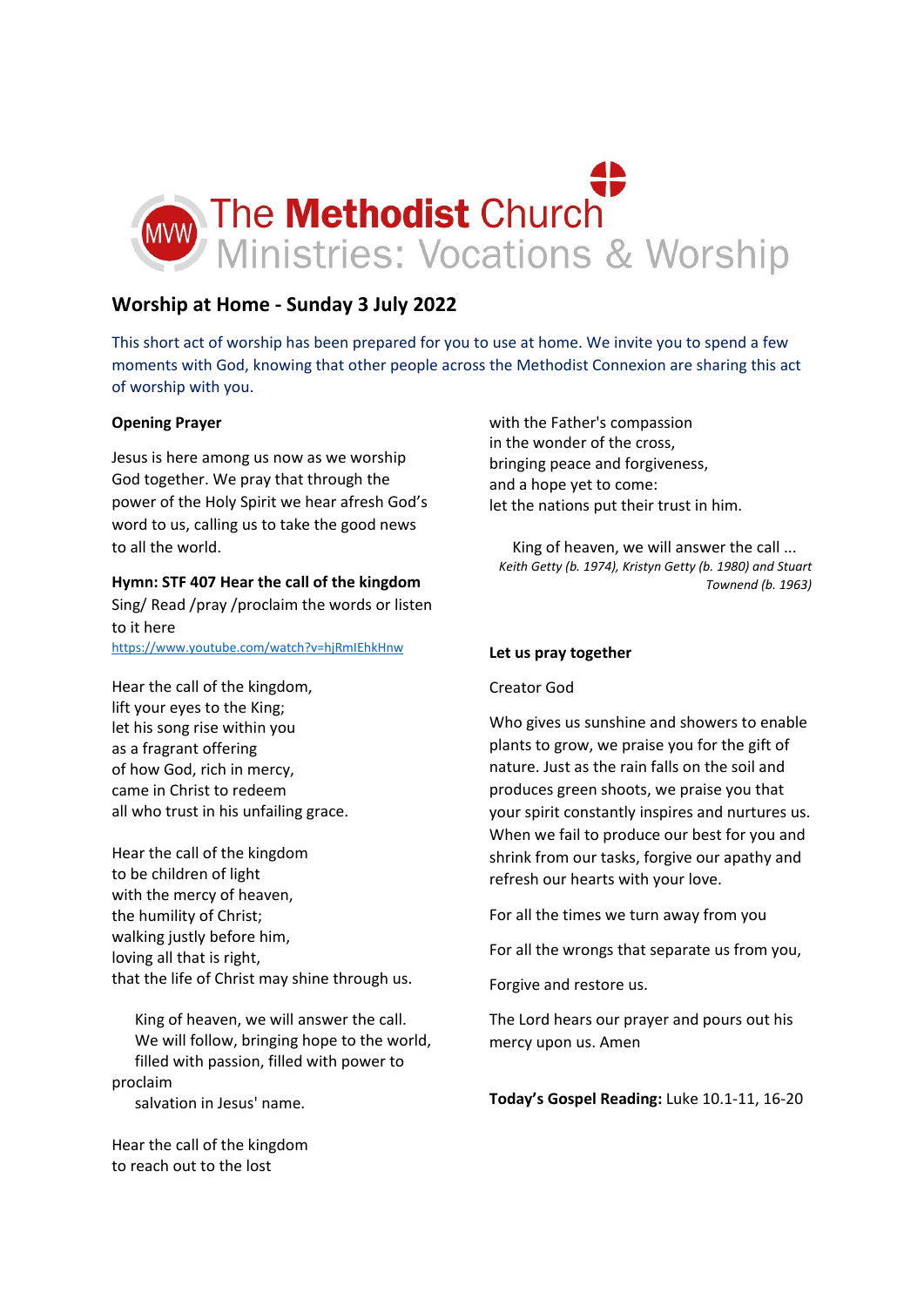## **Time to Reflect**

If the opening sentences of this reading are what remains with you ("the harvest is plentiful, but the workers are few" v2), please do not be discouraged! For the next words remind us that God will be with us in our mission, provided that we thoroughly steep our outreach in prayer. Seeking God's will through prayer before embarking on any Christian project is essential to underpin human efforts. God needs to be involved if Christians are to be successful in preaching his good news effectively. This may seem to be an obvious statement, but too often we rely upon our own resources and carry out our own ideas without first asking God what it is we are to do in his name. The disciples were sent out "like lambs among wolves" with the blessing and protection of the Lord, and the added encouragement of those he provided to offer support and hospitality. The seventy messengers were overjoyed with the success of their prayers and healings. But Jesus threw a note of caution to them, reminding them not to be too self congratulatory but rather to rejoice that they were doing God's work. For we do not preach the gospel in our own strength but in the power of the Holy Spirit.

Take a time to sit quietly

## **A time of prayer**

We pray for God's guidance and inspiration for all church leaders and communities, for a strengthening of faith and a more effective sharing of the good news with others.

#### Compassionate Christ,

You wept over Jerusalem; with how many tears must you view the troubles and conflicts in your world. We pray for peaceful resolution of wars, for comfort for the sick, shelter for the homeless and refugees, for food for the hungry and tenderness for the young and old in need.

#### Loving God,

We pray for those who are grieving, those who feel lost, those who are without faith. May they all feel the touch of your hand upon their lives,

healing, blessing and making them whole in your love.

We pray for our own concerns, placing our anxieties at the foot of the cross and looking upwards in thankfulness to share our joys with you.

Accept these prayers and the prayers of our hearts for the sake of your Son Jesus Christ, our Lord and Saviour. Amen.

#### **The Lord's Prayer**

*Our Father ……*

*Hymn: Listen to* StF 410 Lord, your church on earth is seeking **or sing a verse of a hymn that comes to mind**

# [https://www.youtube.com/watch?v=GnYUfht](https://www.youtube.com/watch?v=GnYUfhtz11Q) [z11Q](https://www.youtube.com/watch?v=GnYUfhtz11Q)

Lord, your Church on earth is seeking your renewal from above; teach us all the art of speaking with the accent of your love. We would heed your great commission: sending us to every place - preach, baptise, fulfil my mission, serve with love and share my grace.

Freedom give to those in bondage, lift the burdens caused by sin. Give new hope, new strength and courage, grant release from fears within: light for darkness;joy for sorrow; love for hatred;peace for strife. These and countless blessings follow as the Spirit gives new life.

In the streets of every city where the bruised and lonely dwell, let us show the Saviour's pity, let us of his mercy tell. In all lands and with all races let us serve, and seek to bring all the world to render praises, Christ, to you, Redeemer, King.

*Hugh Sherlock (1905-1998)*